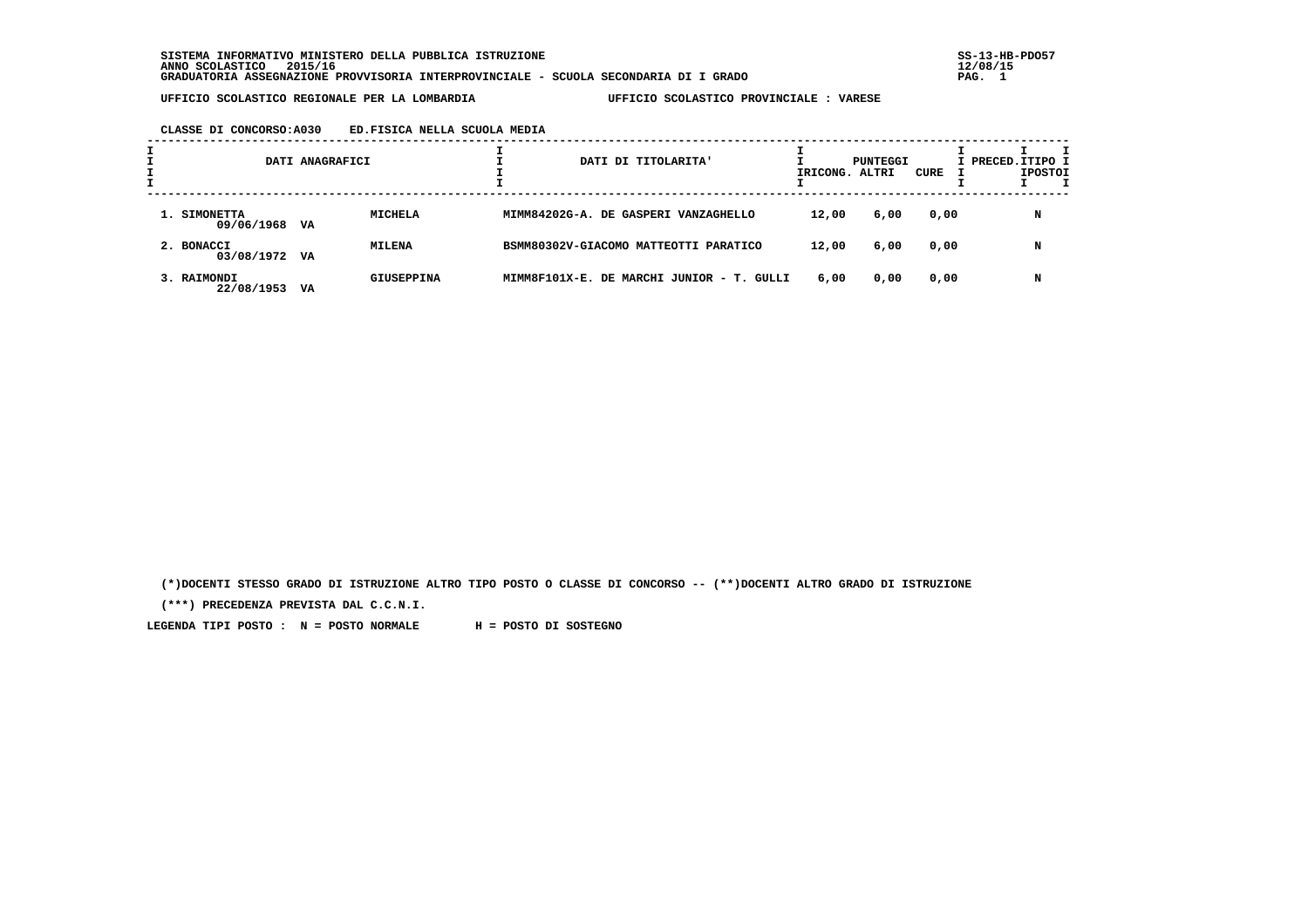| INFORMATIVO MINISTERO DELLA PUBBLICA ISTRUZIONE<br><b>SISTEMA</b>                    | $SS-13-HE$ |
|--------------------------------------------------------------------------------------|------------|
| 2015/16<br>ANNO SCOLASTICO                                                           | 12/08/15   |
| GRADUATORIA ASSEGNAZIONE PROVVISORIA INTERPROVINCIALE - SCUOLA SECONDARIA DI I GRADO | PAG.       |

# **CLASSE DI CONCORSO:A032 ED. MUSICALE NELLA SCUOLA MEDIA**

|                           | DATI ANAGRAFICI | DATI DI TITOLARITA' | IRICONG. | PUNTEGGI<br>ALTRI | CURE | I PRECED.ITIPO I | <b>IPOSTOI</b> |  |
|---------------------------|-----------------|---------------------|----------|-------------------|------|------------------|----------------|--|
| 1. MAMMELLA<br>05/01/1960 | PATRIZIA<br>MI  | MIMM8D4016-BUZZATI  | 6,00     | 0,00              | 0,00 |                  | N              |  |

 **(\*)DOCENTI STESSO GRADO DI ISTRUZIONE ALTRO TIPO POSTO O CLASSE DI CONCORSO -- (\*\*)DOCENTI ALTRO GRADO DI ISTRUZIONE**

 **(\*\*\*) PRECEDENZA PREVISTA DAL C.C.N.I.**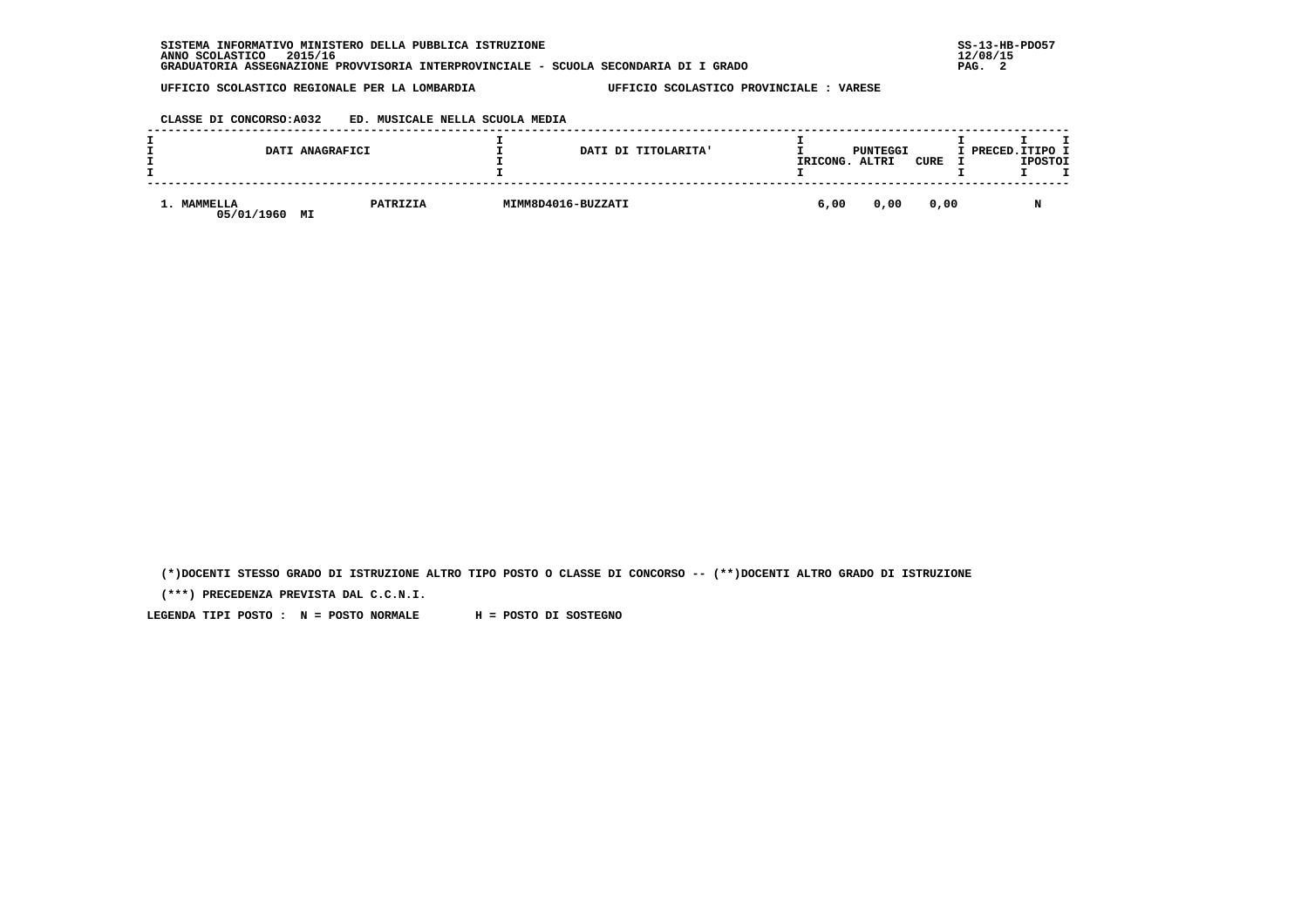#### **CLASSE DI CONCORSO:A033 ED. TECNICA NELLA SCUOLA MEDIA**

|                         | DATI ANAGRAFICI    | DATI DI TITOLARITA'                      | IRICONG. | PUNTEGGI<br>ALTRI | CURE | I PRECED. ITIPO I | <b>IPOSTOI</b> |  |
|-------------------------|--------------------|------------------------------------------|----------|-------------------|------|-------------------|----------------|--|
| 1. PIERRI<br>28/03/1952 | NICOLA SANTO<br>LE | BRMM82301G-SMS- DON MINZONI -S.PIETRO V. | 6,00     | 0.00              | 0.00 |                   |                |  |

 **(\*)DOCENTI STESSO GRADO DI ISTRUZIONE ALTRO TIPO POSTO O CLASSE DI CONCORSO -- (\*\*)DOCENTI ALTRO GRADO DI ISTRUZIONE**

 **(\*\*\*) PRECEDENZA PREVISTA DAL C.C.N.I.**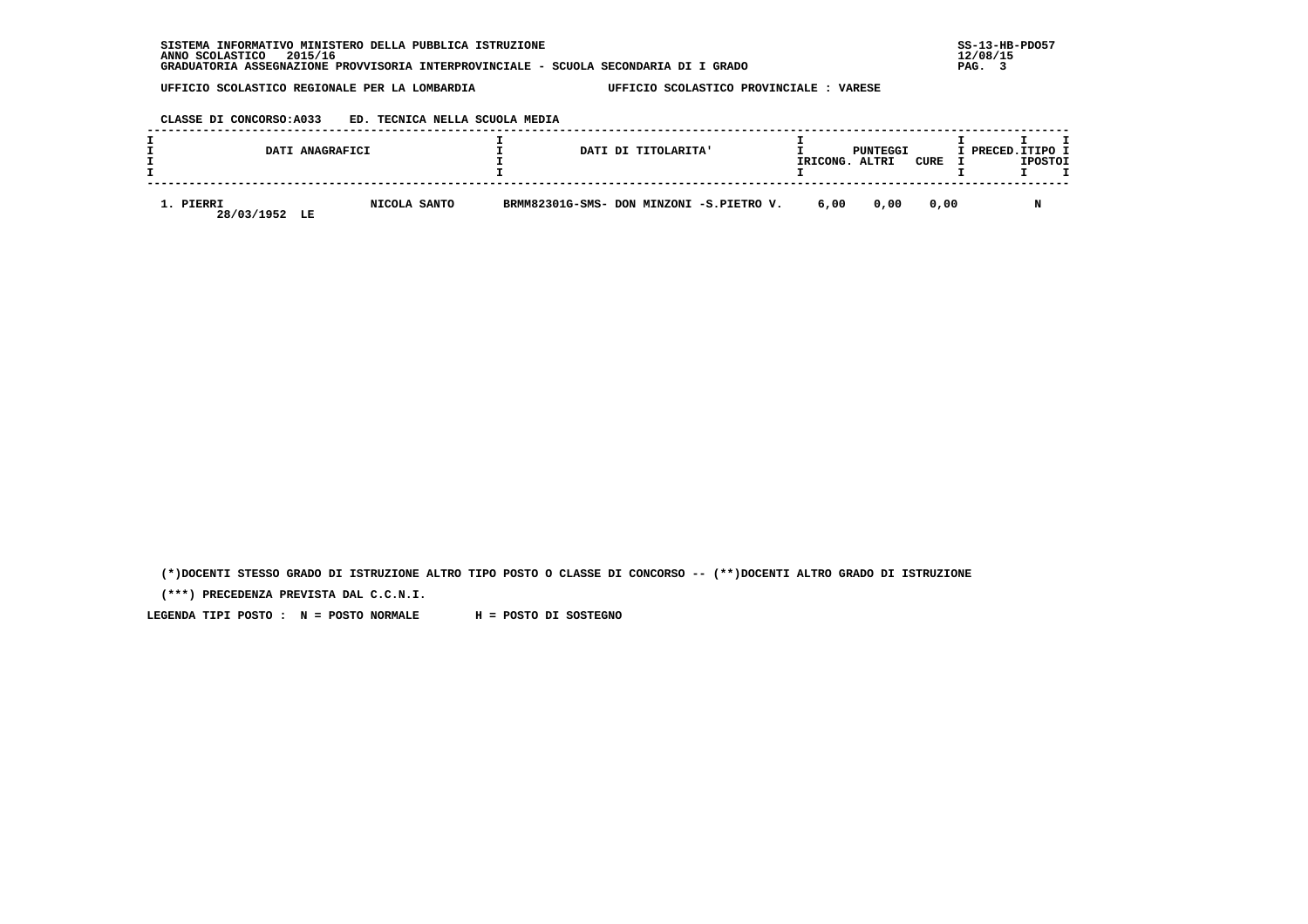**CLASSE DI CONCORSO:A043 ITAL.,STORIA,ED.CIVICA,GEOG.SC.MED.**

| Ŧ.                                       | DATI ANAGRAFICI |                  | ÷. | DATI DI TITOLARITA'                       | IRICONG. ALTRI | PUNTEGGI | CURE | I PRECED.ITIPO I<br><b>IPOSTOI</b> |
|------------------------------------------|-----------------|------------------|----|-------------------------------------------|----------------|----------|------|------------------------------------|
| 1. RUGARI<br>03/08/1973 LC               |                 | MICHELA          |    | BSMM82101B-G.BEVILACOUA - CAZZAGO S.M.    | 6,00           | 0,00     | 0,00 | N                                  |
| 2. CESTER<br>25/06/1978                  | TV              | <b>CHIARA</b>    |    | TVMM847012-SMS SAN VENDEMIANO (IC)        | 6,00           | 0,00     | 0,00 | N                                  |
| 3. GESINI<br>26/07/1966<br>$(***)$       | SR              | ANNA MARIA       |    | LTPM030007-LICEO STATALE ALESSANDRO MANZO | 12,00          | 6,00     | 0,00 | N                                  |
| 4. TAPPARINI<br>06/11/1958 LE<br>$***$ ) |                 | <b>ANGELA</b>    |    | LERI022017-I.S.I.S.S.-"L. SCARAMBONE"-LEC | 9,00           | 3,00     | 0,00 | N                                  |
| 5. SCARPONE<br>27/03/1968<br>$***)$      | CS              | <b>GABRIELLA</b> |    | CSRH070000-IPSEOA<br><b>PAOLA</b>         | 6,00           | 0,00     | 0,00 | H,N                                |

 **(\*)DOCENTI STESSO GRADO DI ISTRUZIONE ALTRO TIPO POSTO O CLASSE DI CONCORSO -- (\*\*)DOCENTI ALTRO GRADO DI ISTRUZIONE**

 **(\*\*\*) PRECEDENZA PREVISTA DAL C.C.N.I.**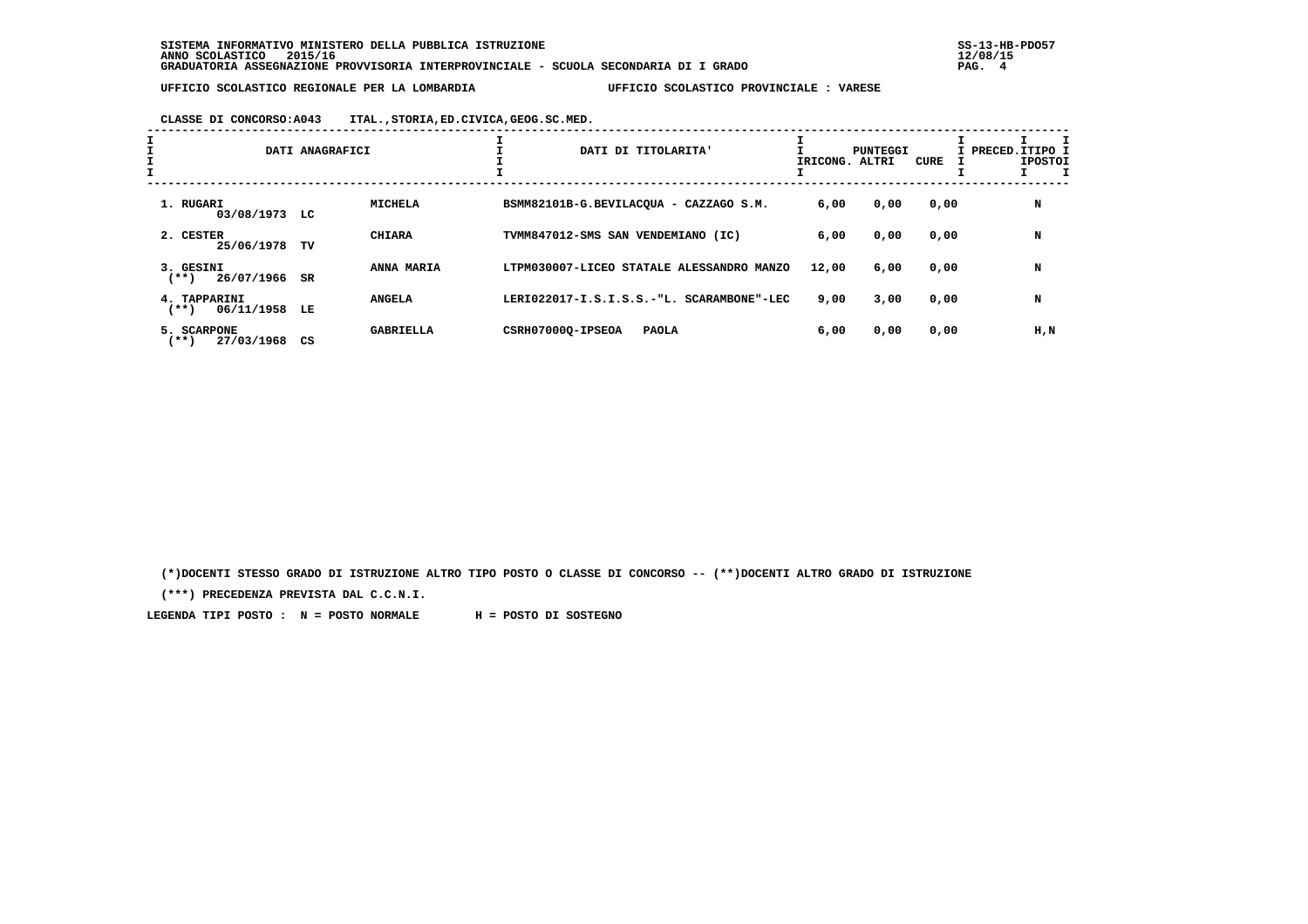| . INFORMATIVO MINISTERO DELLA PUBBLICA ISTRUZIONE<br>SISTEMA                         | $SS-13-HE$ |
|--------------------------------------------------------------------------------------|------------|
| 2015/16<br>ANNO SCOLASTICO                                                           | 12/08/15   |
| GRADUATORIA ASSEGNAZIONE PROVVISORIA INTERPROVINCIALE - SCUOLA SECONDARIA DI I GRADO | PAG.       |

# **CLASSE DI CONCORSO:A245 LINGUA STRANIERA (FRANCESE)**

|                        | DATI ANAGRAFICI    |  | DATI DI TITOLARITA'            | IRICONG. | PUNTEGGI<br>ALTRI | CURE | I PRECED.ITIPO I | <b>IPOSTOI</b> |  |
|------------------------|--------------------|--|--------------------------------|----------|-------------------|------|------------------|----------------|--|
| 1. FUMEL<br>24/05/1973 | <b>ELENA</b><br>RM |  | RMMM8EF011- PIAZZA MONTE BALDO | 10,00    | 4,00              | 0,00 | ***              | N              |  |

 **(\*)DOCENTI STESSO GRADO DI ISTRUZIONE ALTRO TIPO POSTO O CLASSE DI CONCORSO -- (\*\*)DOCENTI ALTRO GRADO DI ISTRUZIONE**

 **(\*\*\*) PRECEDENZA PREVISTA DAL C.C.N.I.**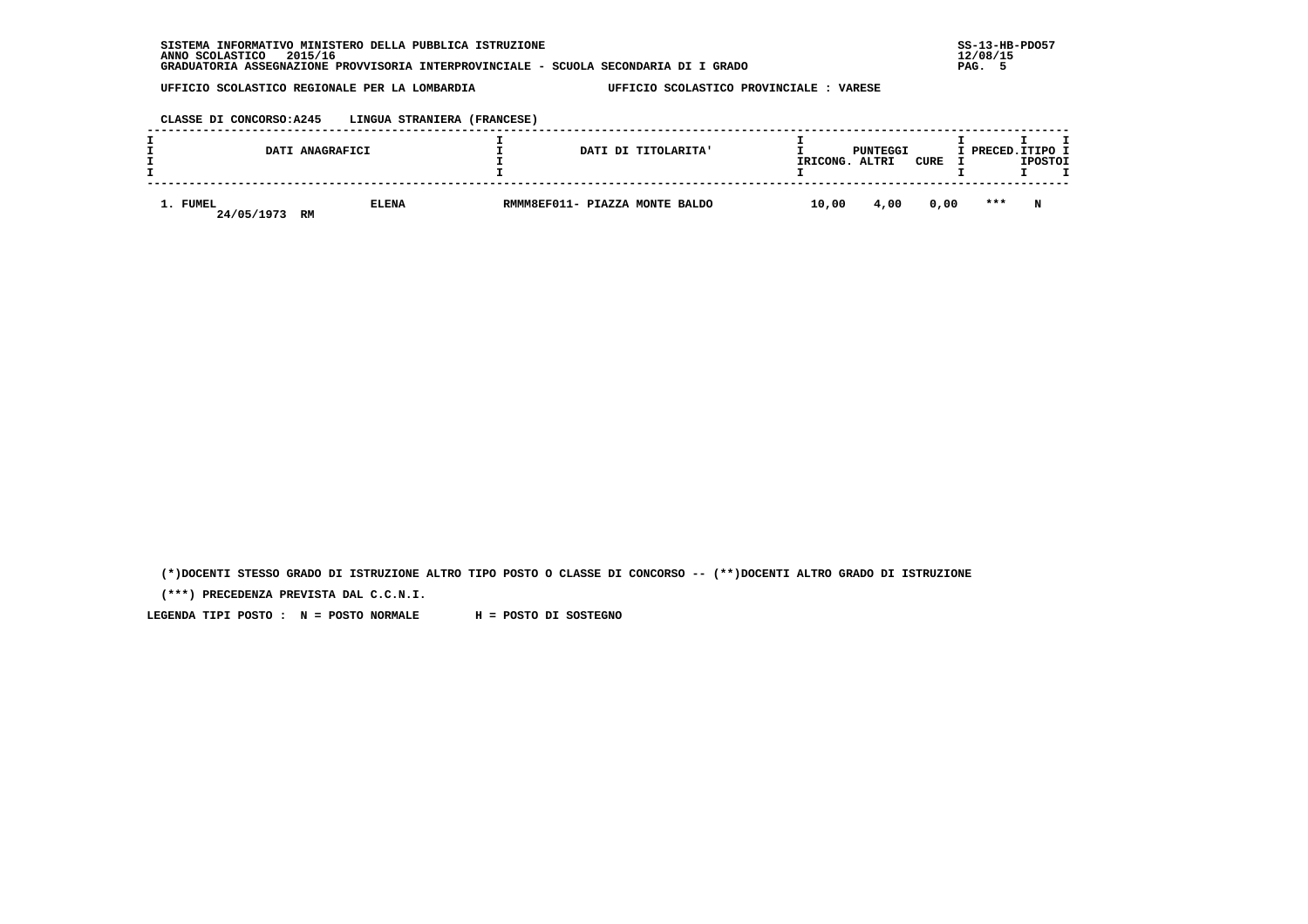#### **CLASSE DI CONCORSO:A345 LINGUA STRANIERA (INGLESE)**

| $\begin{array}{c}\nI \\ I \\ I\n\end{array}$ |                            | DATI ANAGRAFICI |                     | DATI DI TITOLARITA'                          | IRICONG. | <b>PUNTEGGI</b><br>ALTRI | CURE |         | PRECED.ITIPO I<br><b>IPOSTOI</b><br>I.<br>Л |
|----------------------------------------------|----------------------------|-----------------|---------------------|----------------------------------------------|----------|--------------------------|------|---------|---------------------------------------------|
|                                              | 1. MANIACI<br>07/05/1987   | VA              | <b>ALESSIA</b>      | CRMM04400D-CPIA 1 CREMONA                    | 6,00     | 0,00                     | 0,00 | $***$   | N                                           |
|                                              | 2. TRIMARCHI<br>11/08/1977 | МE              | <b>KATIA</b>        | TOMM12100A-CALUSO - GOZZANO                  | 13,00    | 7,00                     | 0,00 | ***     | N                                           |
|                                              | 3. CARPI<br>24/06/1968     | RE              | LUCIA               | REMM83301A-CASALGRANDE<br>"SPALLANZANI"      | 9,00     | 3,00                     | 0,00 | $* * *$ | N                                           |
|                                              | 4. CRIFASI<br>30/01/1976   | MI              | VALERIA ROSSANA     | MIMM8D201E-COLOMBO                           | 14,00    | 8,00                     | 0,00 |         | H,N                                         |
|                                              | 5. AQUILA<br>22/08/1966    | AV              | <b>SANDRA</b>       | MICT70800V-C.T.P.<br>C/O<br>IV S.M.S. RHO    | 9,00     | 3,00                     | 0,00 |         | N                                           |
|                                              | 6. D'ANGELO<br>03/03/1965  | <b>NA</b>       | <b>MARIA GRAZIA</b> | MIMM8ED01R-L.DA VINCI - BOLLATE              | 6,00     | 0,00                     | 0,00 |         | N                                           |
|                                              | 7. TAMBURINI<br>06/04/1978 | VA              | <b>GRETA</b>        | CRMM81303X-"E.FERMI"<br>(S.GIOVANNI IN CROCE | 6,00     | 0,00                     | 0,00 |         | N                                           |

 **(\*)DOCENTI STESSO GRADO DI ISTRUZIONE ALTRO TIPO POSTO O CLASSE DI CONCORSO -- (\*\*)DOCENTI ALTRO GRADO DI ISTRUZIONE**

 **(\*\*\*) PRECEDENZA PREVISTA DAL C.C.N.I.**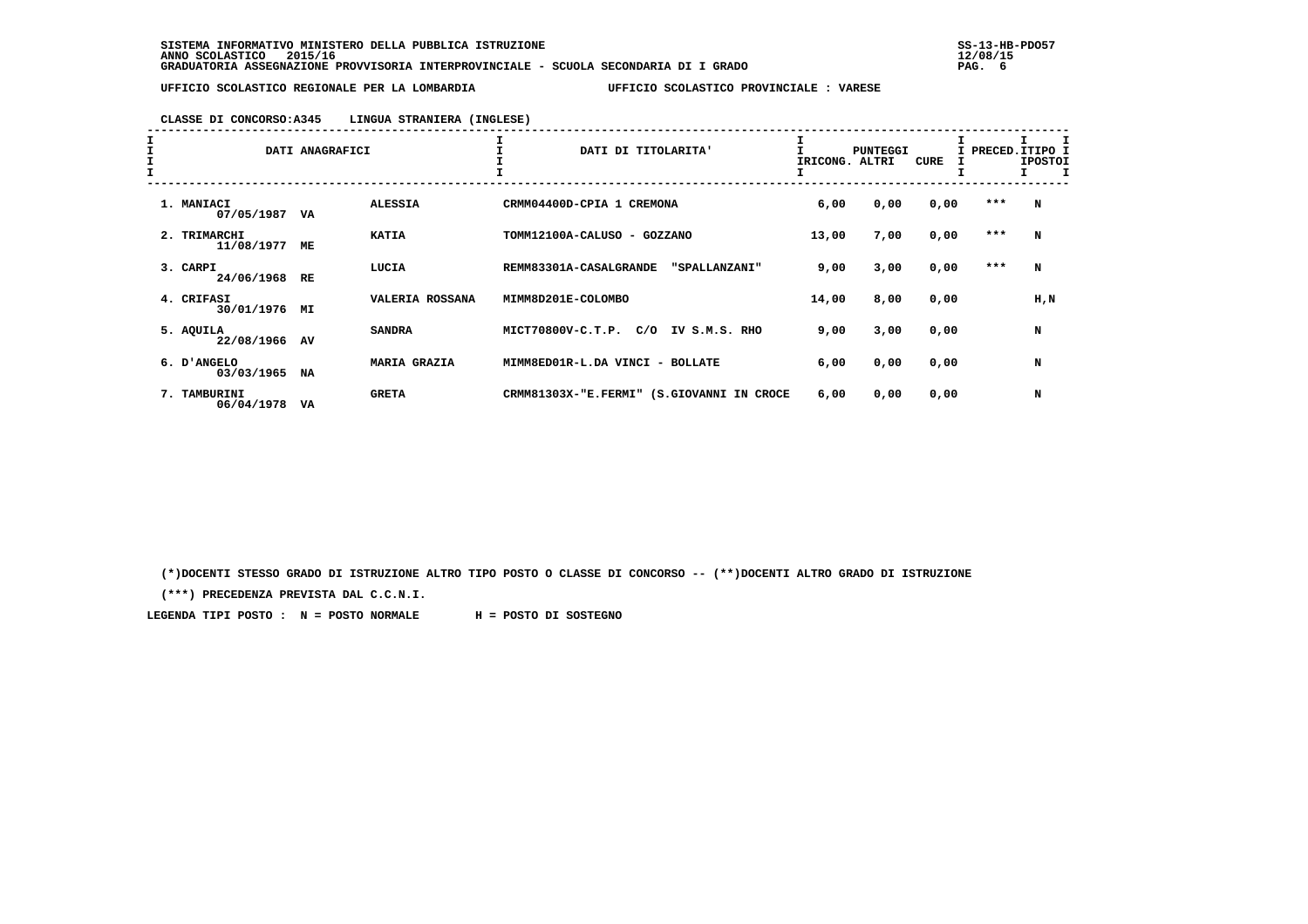**TIPO POSTO: SOSTEGNO PER MINORATI PSICOFISICI**

| ÷ |                                      | DATI ANAGRAFICI |                  |                          |             | DATI DI TITOLARITA' | IRICONG. ALTRI | PUNTEGGI | CURE | I PRECED. ITIPO I | <b>IPOSTOI</b> |  |
|---|--------------------------------------|-----------------|------------------|--------------------------|-------------|---------------------|----------------|----------|------|-------------------|----------------|--|
|   | 1. AUFIERO<br>19/04/1971 EE          |                 | <b>GENNARO</b>   | AVMM878014-RAFFAELE MASI | (RICHIESTO) |                     | 15,00          | 9,00     | 0,00 |                   | н              |  |
|   | 2. CRIFASI<br>30/01/1976 MI<br>( * ) |                 | VALERIA ROSSANA  | MIMM8D201E-COLOMBO       | (RICHIESTO) |                     | 14,00          | 8,00     | 0,00 |                   | H,N            |  |
|   | 3. SCARPONE<br>$***$<br>27/03/1968   | CS              | <b>GABRIELLA</b> | CSRH07000Q-IPSEOA        | (RICHIESTO) | <b>PAOLA</b>        | 6,00           | 0,00     | 0,00 |                   | H,N            |  |

 **(\*)DOCENTI STESSO GRADO DI ISTRUZIONE ALTRO TIPO POSTO O CLASSE DI CONCORSO -- (\*\*)DOCENTI ALTRO GRADO DI ISTRUZIONE**

 **(\*\*\*) PRECEDENZA PREVISTA DAL C.C.N.I.**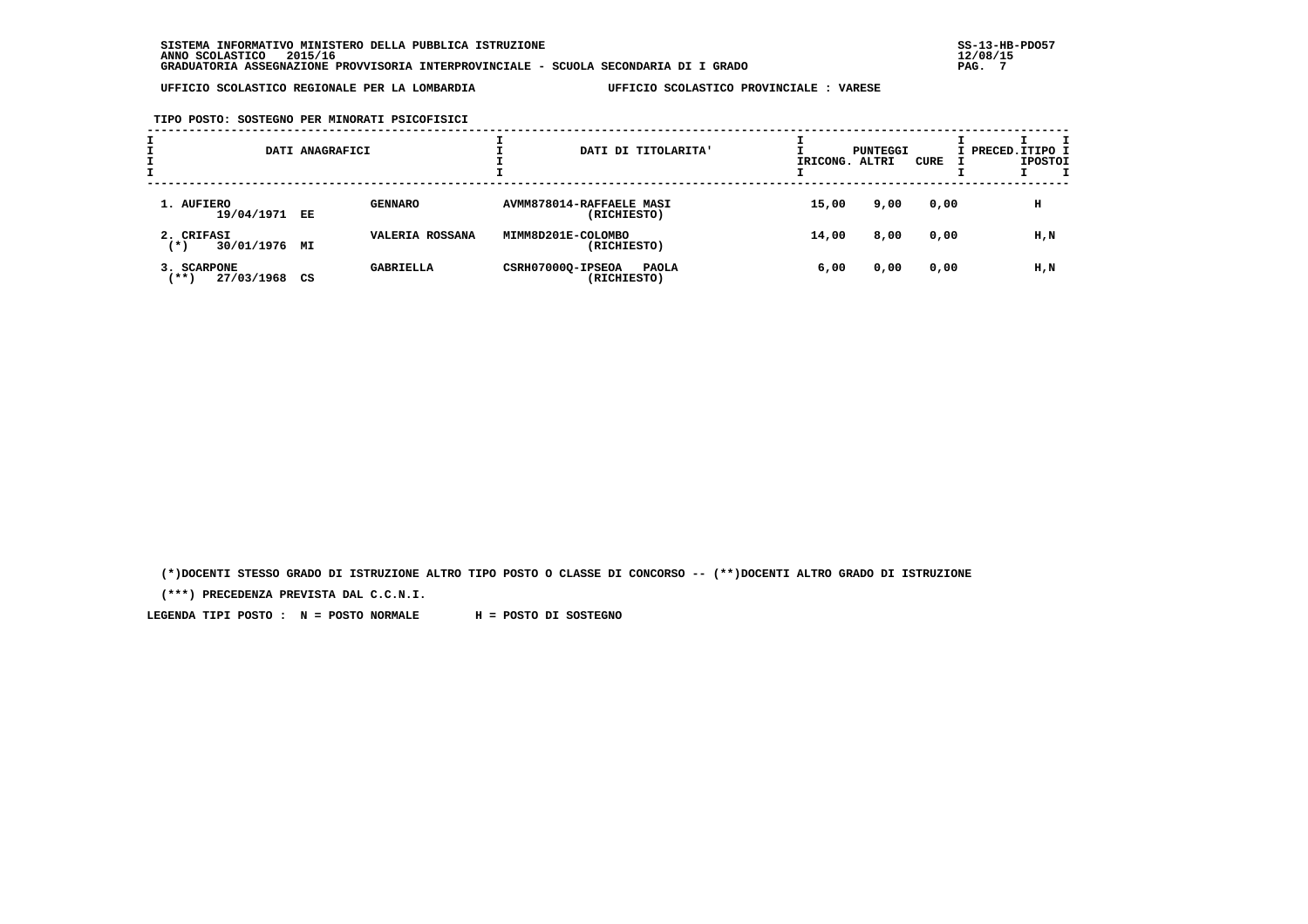**TIPO POSTO: SOSTEGNO PER MINORATI DELL 'UDITO**

| ÷ |                                      | DATI ANAGRAFICI |                  |                          |             | DATI DI TITOLARITA' | IRICONG. ALTRI | PUNTEGGI | CURE | I PRECED. ITIPO I | <b>IPOSTOI</b> |  |
|---|--------------------------------------|-----------------|------------------|--------------------------|-------------|---------------------|----------------|----------|------|-------------------|----------------|--|
|   | 1. AUFIERO<br>19/04/1971 EE          |                 | <b>GENNARO</b>   | AVMM878014-RAFFAELE MASI | (RICHIESTO) |                     | 15,00          | 9,00     | 0,00 |                   | н              |  |
|   | 2. CRIFASI<br>30/01/1976 MI<br>( * ) |                 | VALERIA ROSSANA  | MIMM8D201E-COLOMBO       | (RICHIESTO) |                     | 14,00          | 8,00     | 0,00 |                   | H,N            |  |
|   | 3. SCARPONE<br>$***$<br>27/03/1968   | CS              | <b>GABRIELLA</b> | CSRH07000Q-IPSEOA        | (RICHIESTO) | <b>PAOLA</b>        | 6,00           | 0,00     | 0,00 |                   | H,N            |  |

 **(\*)DOCENTI STESSO GRADO DI ISTRUZIONE ALTRO TIPO POSTO O CLASSE DI CONCORSO -- (\*\*)DOCENTI ALTRO GRADO DI ISTRUZIONE**

 **(\*\*\*) PRECEDENZA PREVISTA DAL C.C.N.I.**